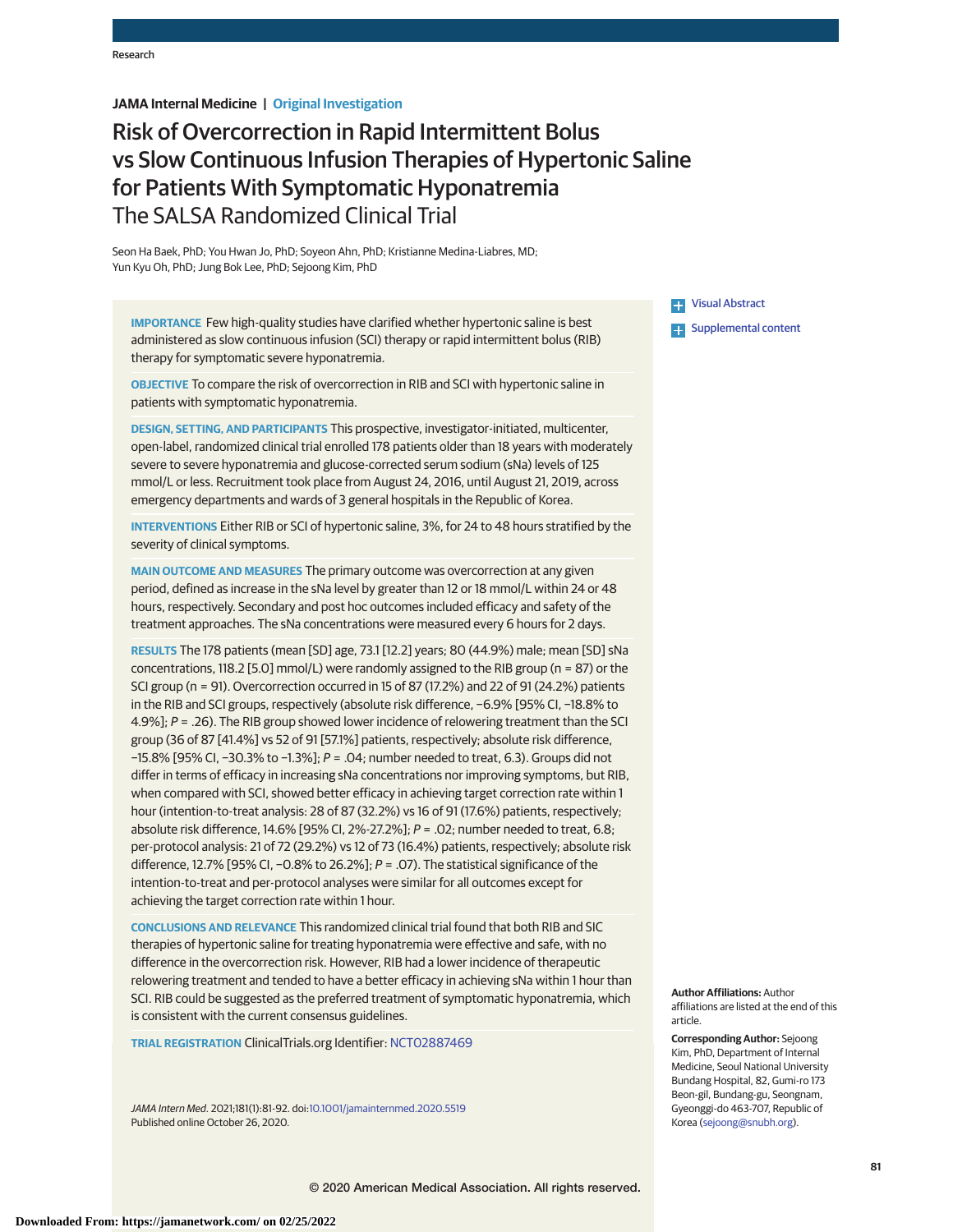yponatremia is the most common electrolyte imbalance encountered in clinical practice. It occurs in 14%<br>to 42% of hospitalized patients and is associated with<br>higher mortality <sup>1-3</sup> Hyportonic salino is an offective treat. ance encountered in clinical practice. It occurs in 14% higher mortality.<sup>1-3</sup> Hypertonic saline is an effective treatment for symptomatic hyponatremia.<sup>4-11</sup> Undercorrection of hyponatremia may be insufficient to prevent life-threatening manifestations of cerebral edema, whereas overcorrection from indiscriminate prolonged use of hypertonic saline may result in permanent neurologic disability from osmotic demyelination syndrome  $(ODS).<sup>12-19</sup>$  Owing to this concern, the concept of intermittent use of a bolus of hypertonic saline was introduced in 2005 for the treatment of hyponatremia in marathon runners.<sup>20-22</sup> Recent American and European guidelines have recommended administering hypertonic saline as small, fixed boluses<sup>3,23</sup> based on results of small randomized trials,<sup>24</sup> case reports with small numbers of patients,<sup>20,25</sup> and expert opinions.<sup>21,26-28</sup> The appealing aspects of a fixed bolus therapy are<sup>29</sup>: (1) efficacy: reaches rapid partial correction of serum sodium (sNa); (2) safety: limits risk of overcorrection that occurs commonly with continuous infusion of hypertonic saline<sup>30</sup>; and (3) user friendly: omits need for calculations. However, few high-quality evidences have clarified whether hypertonic saline is best administered as a slow continuous infusion (SCI) therapy, which is preferred by most, or as a rapid intermittent bolus (RIB) therapy.We compared the efficacy and safety of RIB and SCI with hypertonic saline in patients with moderately severe to severe symptomatic hyponatremia.

# Methods

# Study Design and Participants

The SALSA (Efficacy and Safety of Rapid Intermittent Correction Compared With Slow Continuous Correction With Hypertonic Saline in Patients With Moderately Severe or Severe Symptomatic Severe Hyponatremia) trial is a prospective, investigatorinitiated,multicenter, open-label, randomized clinical trial that was performed in 3 general hospitals in Korea (Seoul National University Bundang Hospital, Seoul National University Boramae Medical Center, and Hallym University Dongtan Sacred Heart Hospital). The study specifics have been previously described in more detail<sup>31</sup> (trial protocol in Supplement 1). This study was approved by the institutional review boards of the Seoul National University Bundang Hospital, Seoul National University Boramae Medical Center, and Hallym University Dongtan Sacred Heart Hospital. Written informed consent was obtained from all participants or a legal guardian, when applicable. The study followed the Consolidated Standards of Reporting Trials [\(CONSORT\)](http://www.equator-network.org/reporting-guidelines/consort/) reporting guidelines.

atients older than 18 years with moderately severe to severe symptoms and glucose-corrected sNa32 of 125 mmol/L or less were included. Moderate symptoms include nausea, headache, drowsiness, general weakness, and malaise.<sup>3,33,34</sup> Severe symptoms include vomiting, stupor, seizure, and coma (Glasgow Coma Scale [GCS] score ≤8). Patients were allowed to check multiple times for symptoms of hyponatremia. Patients were excluded if they had primary polydipsia (urine osmolality ≤100 mOsm/kg); were pregnant or breastfeeding; had an-

### **Key Points**

**Question** What are the risks of overcorrection in rapid intermittent bolus (RIB) and slow continuous infusion (SCI) therapies in patients with symptomatic hyponatremia?

**Findings** In this randomized clinical trial of 178 patients who received either RIB or SCI of hypertonic saline, 3%, for 48 hours, overcorrection occurred in 17.2% in the RIB group and 24.2% in the SCI group.

**Meaning** Both RIB and SCI therapies of hypertonic saline for treating symptomatic hyponatremia are effective and safe, with no difference in the overcorrection risk; however, RIB could be suggested as the preferred treatment of symptomatic hyponatremia, which is consistent with the current consensus guidelines.

uria, arterial hypotension (systolic blood pressure <90 mm Hg and mean arterial pressure <70 mm Hg), liver disease (transaminase levels >3 times the upper limit of normal, known decompensated liver cirrhosis with ascites or diuretic use, hepatic encephalopathy, and varices), uncontrolled diabetes mellitus (glycated hemoglobin >9%); or had a history of cardiac surgery, acute myocardial infarction, sustained ventricular tachycardia, ventricular fibrillation, acute coronary syndrome, cerebral trauma, and increased intracranial pressure within 3 months prior to randomization. Although we excluded patients with pseudohyponatremia (serum osmolality >275 mOsm/kg), if serum osmolality was greater than 275mOsm/kg but blood urea nitrogen was 30mg/dL or greater, the patients were included if the calculated serum osmolality  $(2 \times$  plasma [Na] + [glucose]/18) was less than 275 mOsm/kg.<sup>34</sup>

From August 2016 to October 2018, patients in emergency departments were included, as per previously published trial protocol.31 After September 2018, patients in wards were included to increase patient enrollment. After July 2017, eligible patients from Hallym University Dongtan Sacred Heart Hospital were also included to increase the number of participants.

By an independent statistician, the randomization sequence was created using a computer-generated list of random numbers and was stratified by centers with a 1:1 allocation using random block sizes of 2, 4, 6, and 8. Study coordinators who were independent persons and responsible for screening and enrolling the participants allocated each patient to a group based on the randomized sequence. The allocation sequence was concealed from the researchers but not from the study coordinators. Eligible participants were randomly allocated in a 1:1 manner to either the SCI or RIB group in accordance with the predefined list. Patients were stratified based on hyponatremia symptom severity (moderately severe or severe) (Figure 1).Whereas patients and physicianswere aware of the intervention received, the analysts were blinded to the intervention.

We assessed comorbidities based on *International Statistical Classification of Diseases and Related Health Problems, Tenth Revision* code. Comorbidities were determined by a selfreported history or medical record review. The presence of hypertension, diabetes mellitus, and hypothyroidism was also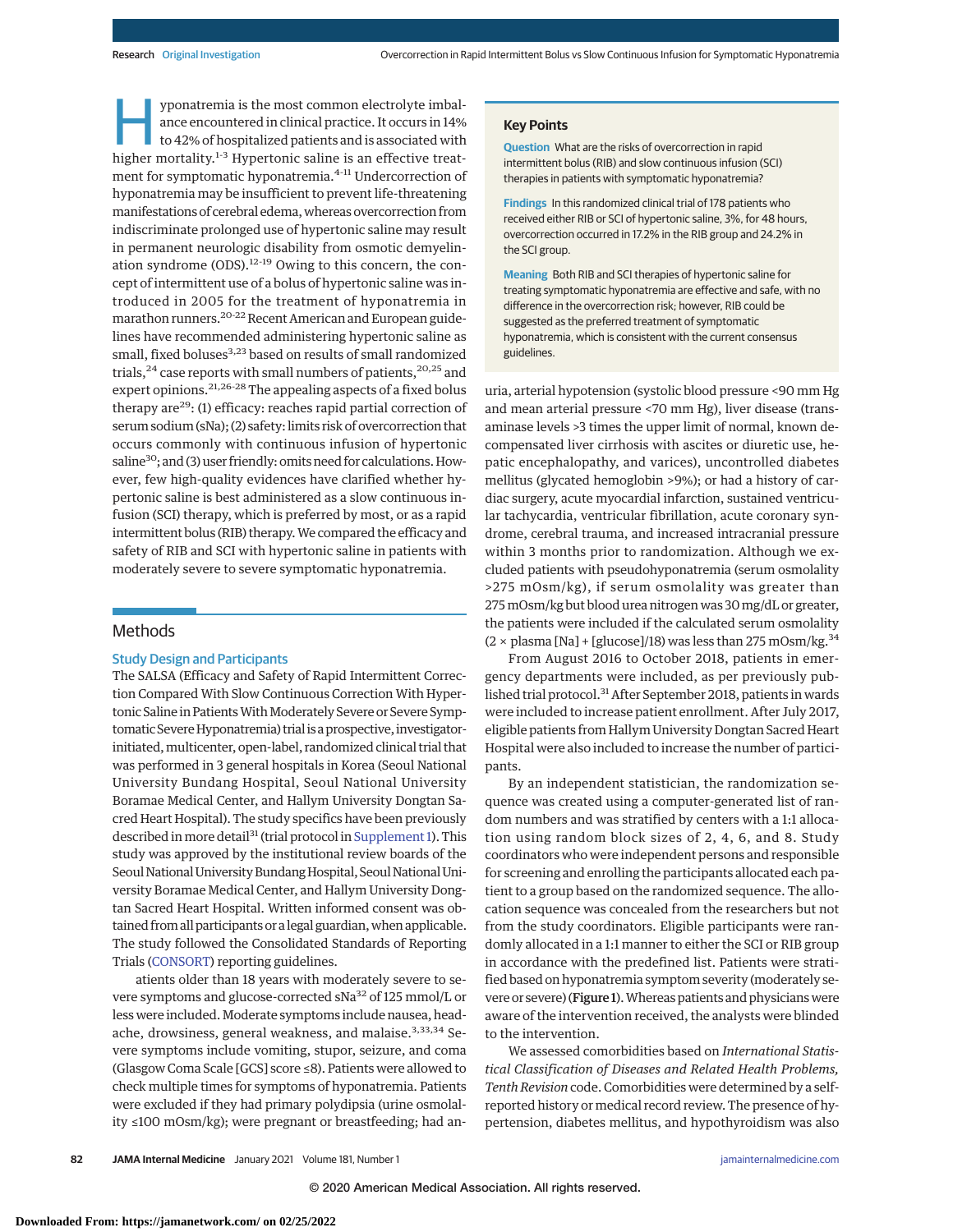confirmed by preexisting use of antihypertensive medications, antihyperglycemic agents, and levothyroxine, respectively. Hypothyroidismwas defined as thyroid-stimulating hormone concentrations above 0.4 to 4.0mIU/L and free thyroxine concentration below reference range. Adrenal insufficiencywas defined by basal cortisol less than 3 μg/dL or plasma cortisol at 30 to 60 minutes after 250-μg cosyntropin administration of less than 18 μg/dL.

The determination of the underlying cause of hyponatremia was accomplished by a structured diagnostic approach based on history, physical examination, and laboratory test. All patients were classified into the following 5 categories: (1) decreased extracellular fluid volume due to renal sodium loss (eg, use of diuretics, especially thiazides); (2) decreased extracellular fluid volume due to nonrenal sodium loss (eg, gastrointestinal sodium loss or third spacing); (3) increased extracellular fluid volume (eg, heart failure, liver cirrhosis, nephrotic syndrome); (4) normal extracellular fluid volume with adrenal insufficiency; and (5) normal extracellular fluid volume fulfilling the essential criteria for syndrome of inappropriate antidiuresis.<sup>3,35</sup>

## Outcome Measures

The primary outcome was the incidence of overcorrection (overcorrection rate is the number of individuals who develop overcorrection among the total number of participants) at any given period, which was defined as increase in sNa by greater than 12 mmol/L within the first 24 hours or increase in sNa by greater than 18 mmol/L within 48 hours. The secondary outcomes included efficacy and safety; whether symptoms remained at 24 and 48 hours after treatment with hypertonic saline, 3%; first time to an increase in sNa of 5 mmol/L or greater after treatment initiation; time from treatment initiation to achievement of sNa greater than 130mmol/L; incidence of target correction rate, defined as achieving sNa of 5 to 9 mmol/L within 24 hours and sNa of 10 to 17 mmol/L or 130 mmol/L or greater within 48 hours; length of hospital stay; incidence of additional treatment; incidence of ODS confirmed by *International Statistical Classification of Diseases and Related Health Problems, TenthRevision*codes ormagnetic resonance imaging; incidence of relowering treatment; and change in GCS between pretreatment and 24 and 48 hours after treatment.

#### Post Hoc Analysis

In addition to the definition of the existing target correction rate, we added 4 target correction rates specified by the time frame. These were defined as achieving sNa of 5 to 9 mmol/L within 1, 6, and 24 hours, and achieving sNa of 10 to 17 mmol/L or 130 mmol/L or greater within 48 hours.

# Practical Treatment Guidelines According to sNa Level

The initial infusion rate of hypertonic saline, 3%, was based on hyponatremia symptom severity. Treatment in the RIB group complied with the European guidelines published in 2014,<sup>3</sup> and the SCI group was guided by widely accepted methods.<sup>23,25,36,37</sup>Treatment guidelines for each group are detailed in eFigure 1 and eMethods in [Supplement 2.](https://jamanetwork.com/journals/jama/fullarticle/10.1001/jamainternmed.2020.5519?utm_campaign=articlePDF%26utm_medium=articlePDFlink%26utm_source=articlePDF%26utm_content=jamainternmed.2020.5519) The treat-



ment goals were to increase sNa level by 5 to 9 mmol/L and to achieve symptom relief within the first 24 hours, and to increase sNa level by 10 to 17mmol/L or 130 mmol/L or greater and to achieve symptom relief during the 48 hours.<sup>7,30,38</sup> Symptom relief was assessed as either no (symptom resolution) or persistent symptoms of hyponatremia, which were somewhat different from the definitions of the recent European guideline (symptom improvement).<sup>3</sup> We checked for overcorrection at every sample time point and conducted a relowering treatment (dextrose, 5%, infusion of 10 mL/kg over 1 hour and/or intravenous desmopressin 2 μg if sNa level increase was ≥10 mmol/L within the first 24 hours or ≥18 mmol/L within 48 hours).<sup>3,23</sup> The treatment goal, relowering treatment strategy, and cause-specific treatment of hyponatremia were equally applied to each group.

#### Clinical and Laboratory Evaluations

Acute and chronic hyponatremia were defined according to whether the symptoms of hyponatremia developed in less than or more than 48 hours. Hospital-acquired hyponatremia was defined as a persistent hyponatremia for 48 hours as assessed by serologic tests during hospital stay. The sNa concentrations were measured every 6 hours for 2 days. The sNa was measured by using indirect ion-selective electrodes in the following 3 centers: Seoul University Bundang Hospital (AU5800 [Beckman Coulter] and Dimension Vista 1500 [Siemens Healthineers]); Seoul National University Boramae Medical Center (Modular DP [Roche Diagnostics] and Unicel DxC 800 [Beckman Coulter]); and Hallym University Dongtan Sacred Heart Hospital (AU5800 [Beckman Coulter]). The GCS was assessed before treatment and at 24 and 48 hours of treatment. All types and volumes of administered fluid during the 48 hours were monitored.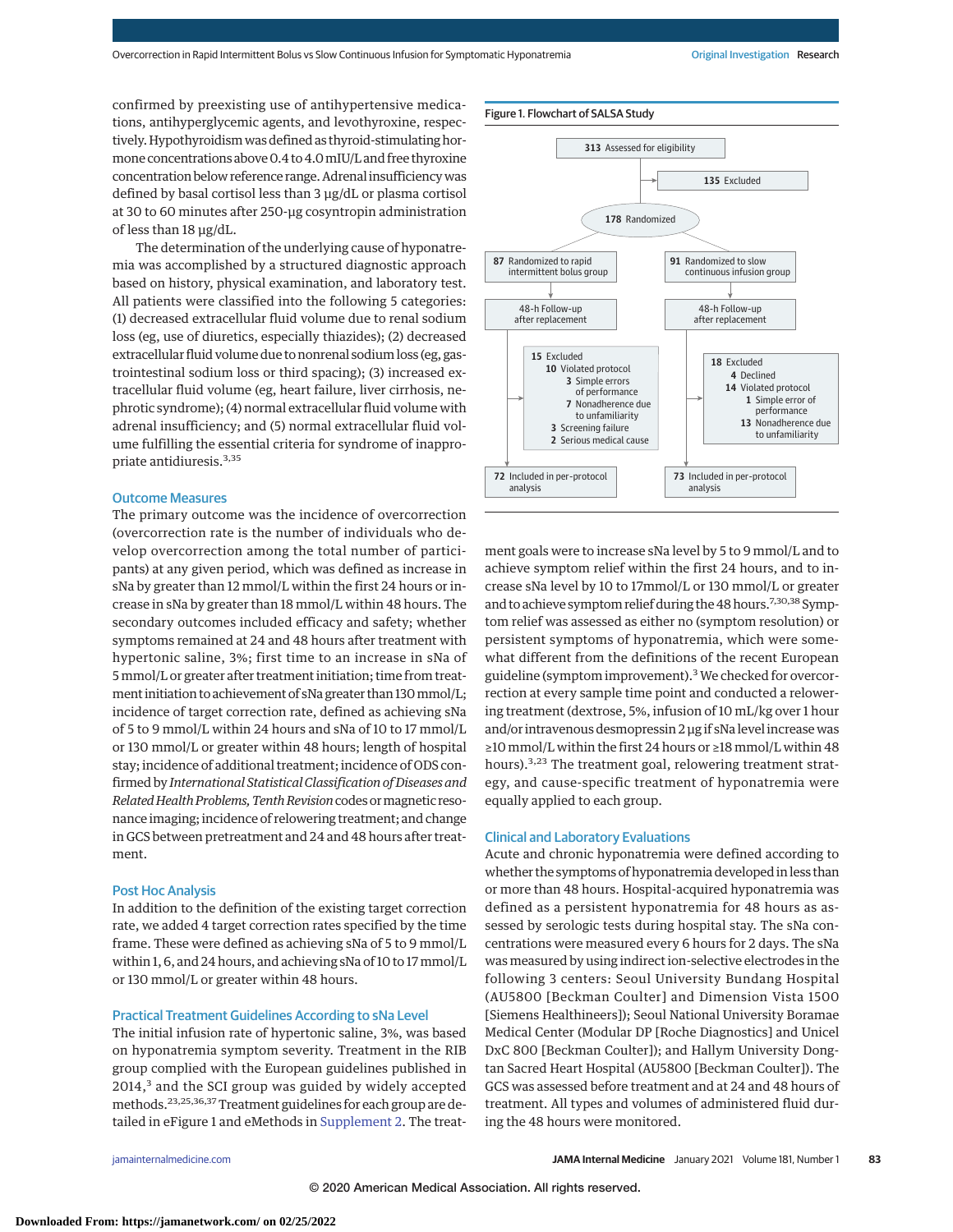#### Sample Size Calculation

Even though ODS is a critically important hard outcome, its incidence is very low.<sup>3,23</sup> Therefore, as one of the main causes of ODS, the rate of overcorrection of greater than 12 mmol/L within 24 hours or greater than 18mmol/L within 48 hours was calculated as a primary outcome. A previous study reported an overcorrection rate of 10% to 16% with SCI.<sup>30</sup> We observed that the overcorrection rate was 32% with SCI during a recent 1-year period on a preliminary examination. However, there was no information for estimating the rate of overcorrection with intermittent bolus infusion. We therefore assumed that rate of overcorrection was 5% and as high as 20% in patients treated with RIB and SCI, respectively. We calculated the required sample size for an estimated dropout rate of 15%, a 2-sided level of significance of  $\alpha$  = .05, and a power of 80%, and found that 89 participants are required in each group (178 participants total) to find a significant difference using a  $\chi^2$  test. We deemed in our 1 interim analysis at that time that half of the participants completed the study. O'Brien-Fleming alpha spending function was used to test the first interim, and the critical value was 2.8 (*P* = .003). However, intention to treat (ITT) and per protocol (PP) did not pass the threshold. The trial was not stopped.

#### Statistical Analyses

Statistical analyses [\(Supplement 3\)](https://jamanetwork.com/journals/jama/fullarticle/10.1001/jamainternmed.2020.5519?utm_campaign=articlePDF%26utm_medium=articlePDFlink%26utm_source=articlePDF%26utm_content=jamainternmed.2020.5519) were performed on the basis of both ITT and PP, because the dropout rate was expected to be high owing to the sophisticated hypertonic saline infusion protocol. The ITT population was defined as all participants in whom the primary end point was available, and participants were analyzed according to the groups in which they were randomly allocated, regardless of deviation from the protocol. In the ITT analysis, all outcomes, including the overcorrection, were counted until the infusion protocol had been well adhered to; the time was defined as the time of dropout if violated protocol or serious medical conditions developed or the time just before dropout if consents were withdrawn. All outcomes, except for remaining symptom at 24 and 48 hours and GCS at 24 and 48, were counted in all ITT patients whose sNa was measured more than once after the initiation of hypertonic saline owing to the special time point and outcomes occurring repeatedly.

Screening failure occurred in 2 patients with elevated liver function (no history of previous liver disease, transaminase levels 4-6 times the upper limit of normal) and 1 patient who did not achieve the glucose-corrected sNa level (124mmol/L of sodium in the arterial blood gas analysis; 126 mmol/L of glucosecorrected sNa level in the chemistry analysis). For the ITT analysis, we used the outcomes of 3 participants with screening failure prior to unblinding and analysis in the independent safety board. This decision was intended to maintain the internal validity of randomization. Moreover, these patients did not differ significantly from those patients who met the inclusion criteria. The outcomes were also counted until the infusion protocol had been well complied, similar to the other participants.

The baseline characteristics and laboratory data were presented as means and standard deviations for continuous variables, as well as frequencies and percentages for categorical variables. The incidence of overcorrection, remaining symptoms, target correction rate (achieved sNa <10 mmol/L within the first 24 hours and sNa <18 mmol/L within 48 hours), incidence of additional treatment, ODS, and relowering treatment were compared using  $\chi^2$  and Fisher exact tests. For these binary outcomes, absolute risk differences and 95% CIs were calculated using a Poisson regression with robust error variance. The differences in changes in GCS between pretreatment and 24 and 48 hours, time to achieved sNa 5 mmol/L or greater or sNa greater than 130 mmol/L for the first time, and length of hospital stay were analyzed using *t* test or Mann-Whitney U test. For these continuous outcomes, mean difference was calculated using a linear regression. We used a linear mixed model to analyze the effect of repeated sNa and overall change of sNa from baseline with fixed effects of time, group, and interactions between time and group. Marginal effect of a sNa and overall change of sNa from baseline according to groups was plotted. For the prespecified subgroup analyses, we performed the analysis of primary, secondary, and post hoc outcomes according to the initial hyponatremia symptoms (moderately severe vs severe) using the same method implemented in the main analysis and assessed the heterogeneity of treatment effects among subgroup pairs by fitting an interaction between a treatment and a subgroup.

Two-sided *P* value of less than .05 was considered statistically significant. Adjustment for multiple comparisons are not shown herein; therefore, secondary outcomes should be interpreted as exploratory because of potential inflation for type I error due to multiple comparisons. Adjustment for multiple tests for secondary outcomes is shown in [Supplement 2](https://jamanetwork.com/journals/jama/fullarticle/10.1001/jamainternmed.2020.5519?utm_campaign=articlePDF%26utm_medium=articlePDFlink%26utm_source=articlePDF%26utm_content=jamainternmed.2020.5519) using the Bonferroni and Benjamini-Hochberg procedures. All analyses were performed using SPSS Statistics software, version 24.0 (IBM Corporation), STATA, version 14.0 (StataCorp LP), and R, version 3.5.3 (R Foundation for Statistical Computing). The trial was overseen by an independent datamonitoring committee.

# Results

Recruitment was conducted from August 24, 2016, to August 21, 2019.Written informed consent was obtained from 178 patients who underwent randomization. Their mean (SD) age and sNa concentration were 73.1 (12.2) years and 118.2 (5.0) mmol/L, respectively, and 80 (44.9%) patients were men. Two individuals presented with a seizure activity, 5 were in a stuporous state, and 38 had vomiting. The causes of hyponatremia were use of thiazide diuretics (n = 53 [29.8%]), syndrome of inappropriate antidiuresis (n = 52 [29.2%]), adrenal insufficiency (n = 29 [16.3%]), decreased extracellular cellular fluid volume due to nonrenal sodium loss (n = 25 [14.0%]), and increased extracellular fluid volume (n = 19 [10.7%]). Five individuals had a history of alcoholism. The proportions of acute or chronic hyponatremia and community-acquired or hospitalacquired hyponatremia were 37.5% and 62.5% and 82.6% and 17.4%, respectively. Among the 178 patients, hypertonic saline was initiated in the emergency department and general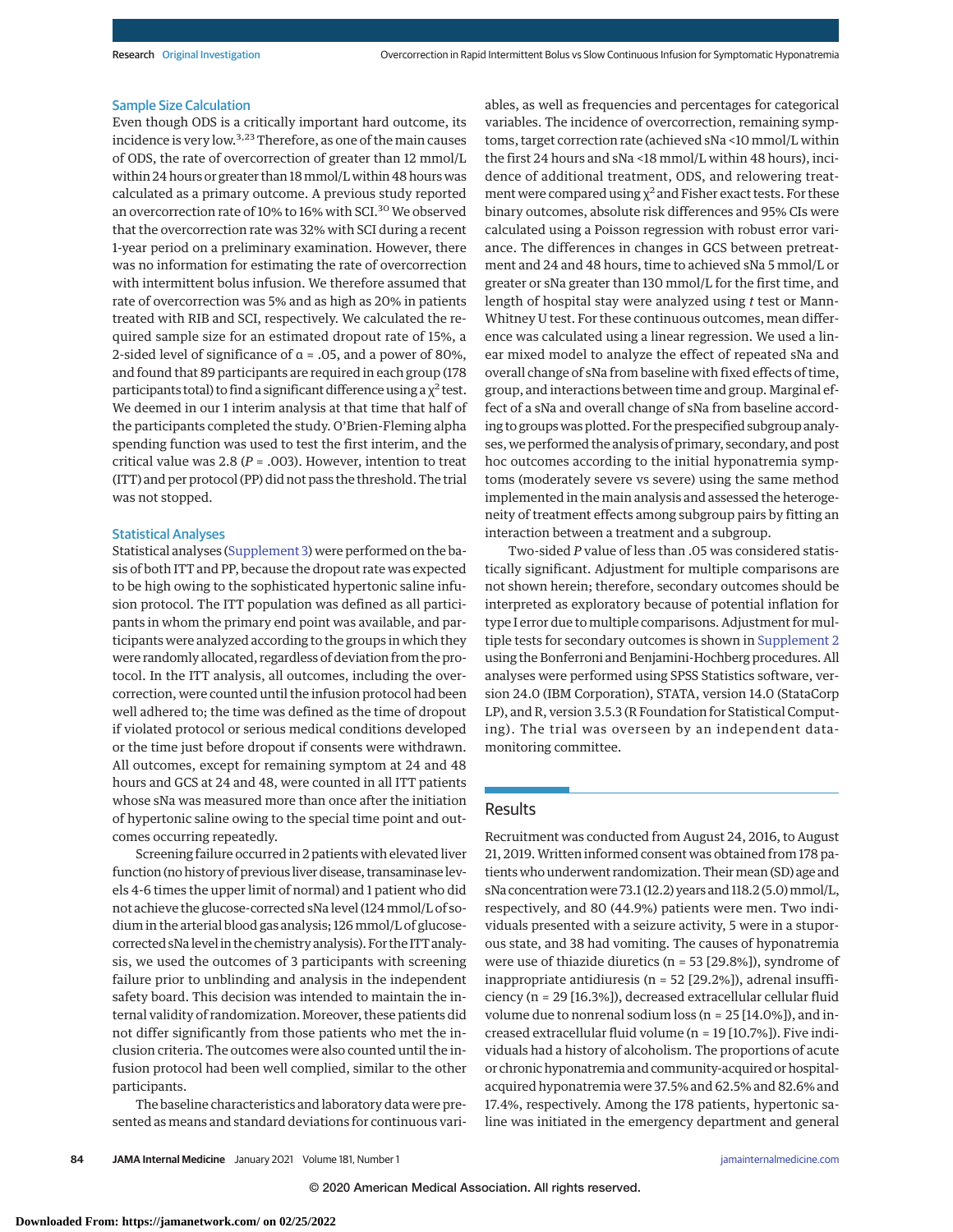ward in 131 (73.6%) and 46 (25.8%) of the patients, respectively. Altogether, 175 patients (98.3%) received hypertonic saline through a peripheral intravenous line. Forty-six (25.8%) and 12 patients (6.7%) underwent brain computed tomography and/or brain magnetic resonance imaging, respectively, at admission.

Eighty-seven and 91 patients of the RIB and SCI groups, respectively, were included in the ITT analysis. The 2 groups had similar baseline characteristics (Table 1 and eTable 1 in [Supplement 2\)](https://jamanetwork.com/journals/jama/fullarticle/10.1001/jamainternmed.2020.5519?utm_campaign=articlePDF%26utm_medium=articlePDFlink%26utm_source=articlePDF%26utm_content=jamainternmed.2020.5519). Seventy-two and 73 patients from the RIB and SCI groups, respectively, completed the study (eTable 2 in [Supplement 2\)](https://jamanetwork.com/journals/jama/fullarticle/10.1001/jamainternmed.2020.5519?utm_campaign=articlePDF%26utm_medium=articlePDFlink%26utm_source=articlePDF%26utm_content=jamainternmed.2020.5519). The analysis was completed by original assigned groups. The cohort flowchart (Figure 1) shows why patients dropped out from the study, and there was no difference in the characteristics between these patients and enrolled patients except for a history of liver cirrhosis and serum albumin levels (eTable 3 in [Supple](https://jamanetwork.com/journals/jama/fullarticle/10.1001/jamainternmed.2020.5519?utm_campaign=articlePDF%26utm_medium=articlePDFlink%26utm_source=articlePDF%26utm_content=jamainternmed.2020.5519)[ment 2\)](https://jamanetwork.com/journals/jama/fullarticle/10.1001/jamainternmed.2020.5519?utm_campaign=articlePDF%26utm_medium=articlePDFlink%26utm_source=articlePDF%26utm_content=jamainternmed.2020.5519). The main reasons for protocol violation were 4 simple errors in performing instructions by nurses and 20 events of physician's nonadherence owing to the unfamiliarity with the protocol.

#### Primary Outcome: The Incidence of Overcorrection

The 2 groups did not differ in baseline mean (SD) sNa concentrations (118.2 [5.0] vs 118.2 [5.0]; *P* = .94). For ITT analysis, overcorrection occurred in 15 of 87 (17.2%) patients in the RIB group and 22 of 91 (24.2%) patients in the SCI group (absolute risk difference, −6.9% [95% CI, −18.8% to 4.9%]; *P* = .26) (Table 2 and Figure 2A). For PP analysis, overcorrection occurred in 14 of 72 (19.4%) patients in the RIB group and 19 of 73 (26.0%) patients in the SCI group (absolute risk difference, −6.6% [95% CI, −20.2% to 7.0%]; *P* = .35) (eTable 4 in [Supplement 2](https://jamanetwork.com/journals/jama/fullarticle/10.1001/jamainternmed.2020.5519?utm_campaign=articlePDF%26utm_medium=articlePDFlink%26utm_source=articlePDF%26utm_content=jamainternmed.2020.5519) and Figure 2B).

#### Secondary Outcomes

No significant differences between the groups were observed in symptoms at 24 and 48 hours after treatment initiation; first time to an increase in sNa 5 mmol/L or greater after treatment initiation; incidence of target correction rate; time from treatment initiation to achievement of sNa greater than 130 mmol/L; and length of hospital stay. Additional treatment was provided in 79 of 87 (90.8%) patients in the RIB group and 68 of 91 (74.7%) patients in SCI group (absolute risk difference, 16.1% [95% CI, 5.3%- 26.9%]; *P* = .005; number needed to treat [NNT], 6.2). The RIB group had higher mean (SD) of additional treatments than the SCI group (3.4 [1.8] vs 1.8 [1.7], respectively; mean difference, 1.6 [95% CI, 1.0-2.3]; *P* < .001). In terms of safety outcomes, there were no events of ODS in both groups. The RIB group showed a lower incidence of relowering treatment than the SCI group (36 of 87 [41.4%] vs 52 of 91 [57.1%] patients; absolute risk difference, −15.8% [95% CI, −30.3% to −1.3%]; *P* = .04; NNT, 6.3) (Figure 2C and D). Other secondary outcomes among safety end points did not differ between the 2 groups. The statistical significance was similar between the RIB and SCI groups for all secondary outcomes in the ITT and PP analyses. Adjustment for multiple comparisons for secondary outcomes is presented in

eTable 5 in [Supplement 2](https://jamanetwork.com/journals/jama/fullarticle/10.1001/jamainternmed.2020.5519?utm_campaign=articlePDF%26utm_medium=articlePDFlink%26utm_source=articlePDF%26utm_content=jamainternmed.2020.5519) using the Bonferroni and Benjamini-Hochberg procedures.

#### Post Hoc End Points

In ITT analysis, the proportion of patients achieving target correction rate within 1 hour was higher in the RIB group than the SCI group (28 of 87 [32.2%] vs 16 of 91 [17.6%] patients; absolute risk difference, 14.6% [95% CI, 2%-27.2%]; *P* = .02; NNT, 6.8) (Table 2). In PP analysis, statistical significance of achieving target correction rate within 1 hour was lost (21 of 72 [29.2%] vs 12 of 73 [16.4%] patients; absolute risk difference, 12.7% [95% CI, −0.8% to 26.2%]; *P* = .07) (eTable 4 in [Supplement 2\)](https://jamanetwork.com/journals/jama/fullarticle/10.1001/jamainternmed.2020.5519?utm_campaign=articlePDF%26utm_medium=articlePDFlink%26utm_source=articlePDF%26utm_content=jamainternmed.2020.5519). No significant differences between the groups were observed in the incidence of target correction rate in 6, 24, or 48 hours.

# Cointerventions and Adverse Events

There were no significant differences regarding fluid types (hypotonics or isotonics), total amount of fluid and oral intake, use of furosemide for volume overload, and urine volume for 48 hours. The RIB group had a higher cumulative amount of hypertonic saline, 3%, administered within 1 and 6 hours than the SCI group (1 hour: 220.4 mL vs 38.6 mL; *P* < .001; 6 hours: 273.9 mL vs 210.4 mL; *P* < .001), but there were no differences in the cumulative amount of hypertonic saline administered within 24 and 48 hours (24 hours: 362.6 mL vs 440.6 mL; *P* = .22; 48 hours: 535.4 mL vs 572.8 mL; *P* = .57). After correction of hyponatremia, of the 178 patients, 3 (1.7%) and 12 (6.7%) underwent brain tomography and magnetic resonance imaging, respectively. No difference was observed in the distribution of neuroimage followed according to the interventions. The statistical significance was similar between the RIB and SCI groups for cointerventions in the ITT and PP analyses (Table 2 and eTable 4 in [Supplement 2\)](https://jamanetwork.com/journals/jama/fullarticle/10.1001/jamainternmed.2020.5519?utm_campaign=articlePDF%26utm_medium=articlePDFlink%26utm_source=articlePDF%26utm_content=jamainternmed.2020.5519).

One patient experienced pulmonary edema and pleural effusion, and another patient experienced oliguria in the RIB group. Only 2 patients in the SCI group had phlebitis related to the infusion. Five of the 178 (2.8%) individuals died during admission (Table 2).

#### Subgroup Analysis

In both ITT and PP analyses, there was no significant heterogeneity in the effect of treatment on primary, secondary, and post hoc outcomes in the predefined subgroups according to the severity of the initial hyponatremic symptoms (eTables 6 and 7 in [Supplement 2\)](https://jamanetwork.com/journals/jama/fullarticle/10.1001/jamainternmed.2020.5519?utm_campaign=articlePDF%26utm_medium=articlePDFlink%26utm_source=articlePDF%26utm_content=jamainternmed.2020.5519).

#### **Discussion**

In this randomized clinical trial, no significant difference in the incidence of overcorrection between the 2 groups was observed. The RIB group showed a lower incidence of relowering treatment than the SCI group, and the magnitude of the difference between RIB vs SCI (15.8%) translates into a NNT of 6.3 to prevent relowering treatment. Moreover, RIB tended to have a higher target correction rate (defined as achieving sNa of 5-9 mmol/L) within 1 hour than SCI, and the magnitude of the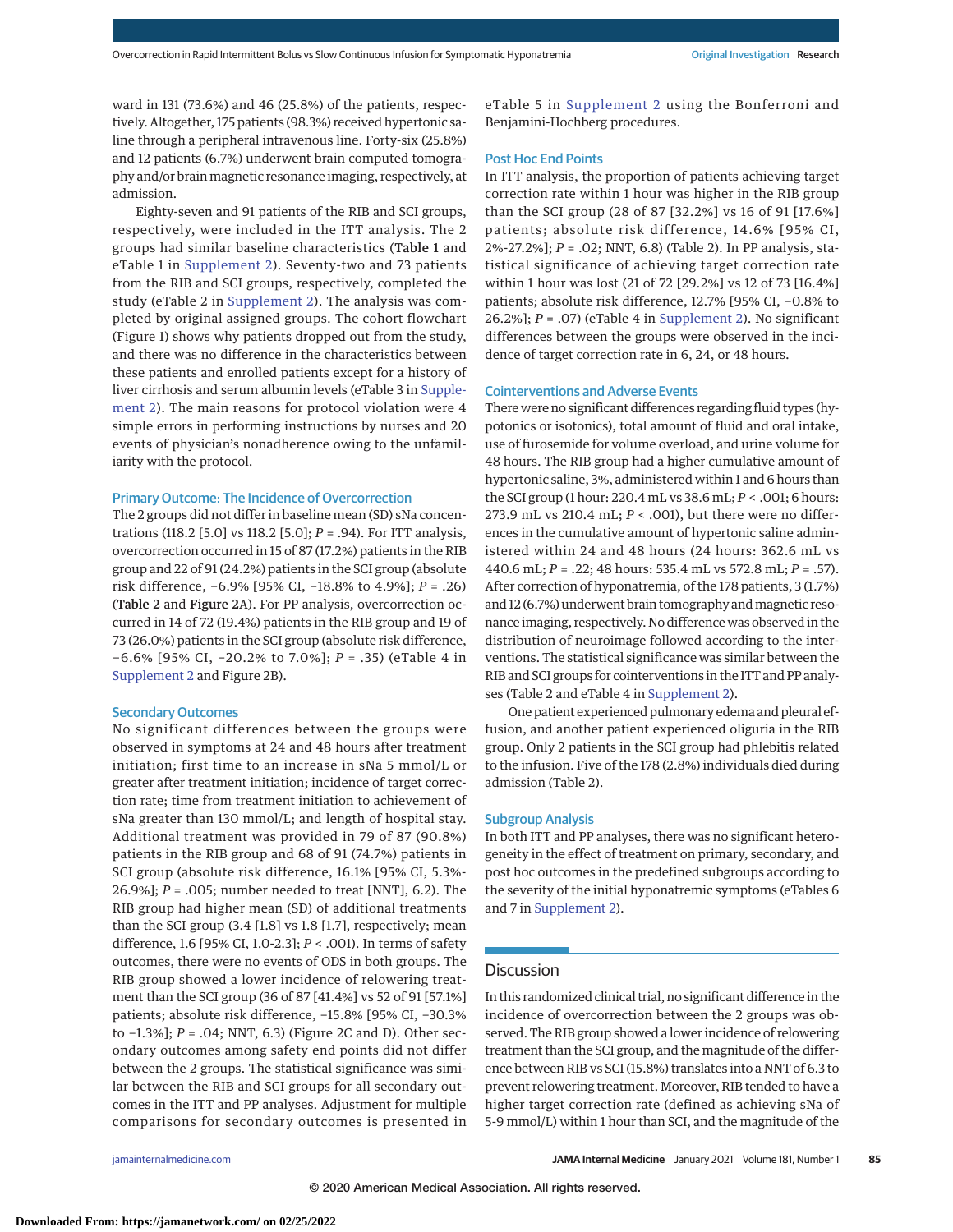| <b>Characteristics</b>                                    | Patients, No. (%)<br>Rapid intermittent<br>bolus ( $n = 87$ ) | <b>Slow continuous</b><br>infusion ( $n = 91$ ) | P value |
|-----------------------------------------------------------|---------------------------------------------------------------|-------------------------------------------------|---------|
| Demographics                                              |                                                               |                                                 |         |
| Male                                                      | 42 (48.3)                                                     | 38(41.8)                                        | .38     |
| Age, mean (SD), y                                         | 72.9 (12.4)                                                   | 73.2 (12.1)                                     | .85     |
| Weight, mean (SD), kg                                     | 56.6 (10.9)                                                   | 57.5(12.2)                                      | .52     |
| Body mass index, mean (SD)                                | 22.2(4.3)                                                     | 22.9(4.2)                                       | .09     |
| Causes of hyponatremia                                    |                                                               |                                                 |         |
| Thiazide use                                              | 21(24.2)                                                      | 32(35.2)                                        |         |
| Decreased extracellular fluid due to nonrenal sodium loss | 15(17.2)                                                      | 10(11.0)                                        |         |
| Increased extracellular fluid                             | 8(9.2)                                                        | 11(12.1)                                        | .34     |
| Adrenal insufficiency                                     | 17(19.5)                                                      | 12(13.2)                                        |         |
| Syndrome of inappropriate antidiuresis                    |                                                               |                                                 |         |
| Comorbidity                                               | 26(29.9)                                                      | 26(28.6)                                        |         |
| Diabetes mellitus                                         | 31(35.6)                                                      | 28 (30.8)                                       | .53     |
| Hypertension                                              | 62 (71.3)                                                     | 61(67.0)                                        | .63     |
| Congestive heart failure                                  | 14(16.1)                                                      | 17(18.7)                                        | .70     |
| Liver cirrhosis                                           | 5(5.7)                                                        | 6(6.6)                                          | .82     |
| Nephrotic syndrome                                        | 2(2.3)                                                        | 2(2.2)                                          | > 99    |
| Adrenal insufficiency                                     | 27(31.0)                                                      | 17(18.7)                                        | .08     |
|                                                           |                                                               |                                                 | .81     |
| Hypothyroidism                                            | 8(9.2)                                                        | 10(11.0)                                        | .48     |
| Malignant tumor                                           | 23(26.4)                                                      | 19 (20.9)                                       |         |
| Chronic alcoholism                                        | 2(2.3)                                                        | 3(3.3)                                          | > 0.99  |
| Dropout                                                   | 15(17.2)                                                      | 18 (19.8)                                       | .66     |
| Hyponatremic symptom                                      |                                                               |                                                 |         |
| Moderate                                                  | 66 (75.9)                                                     | 68 (74.7)                                       | .86     |
| Severe                                                    | 21(24.1)                                                      | 23(25.3)                                        |         |
| Nausea                                                    | 29 (33.3)                                                     | 27(29.7)                                        | .60     |
| Headache                                                  | 7(8.0)                                                        | 4(4.4)                                          | .31     |
| <b>Dizziness</b>                                          | 3(3.4)                                                        | 7(7.7)                                          | .33     |
| General weakness                                          | 39 (44.8)                                                     | 44 (48.4)                                       | .64     |
| <b>Drowsiness</b>                                         | 6(6.9)                                                        | 2(2.2)                                          | .16     |
| Vomiting                                                  | 18(20.7)                                                      | 20(22.0)                                        | .83     |
| Stupor                                                    | 2(2.3)                                                        | 3(3.3)                                          | > 0.99  |
| Seizure                                                   | 2(2.3)                                                        | 0                                               | .24     |
| <b>Bone fracture</b>                                      | 1(1.1)                                                        | 2(2.2)                                          | > 99    |
| Fall                                                      | 1(1.1)                                                        | 1(1.1)                                          | > 99    |
| Site to initiate hypertonic saline                        |                                                               |                                                 |         |
| Emergency department                                      | 67(77.0)                                                      | 64 (70.3)                                       |         |
| General ward                                              | 20(23.0)                                                      | 26(28.6)                                        | .41     |
| Intensive care unit                                       | $\overline{0}$                                                | 1(1.1)                                          |         |
| IV route                                                  |                                                               |                                                 |         |
| Peripheral                                                | 85 (97.7)                                                     | 90 (98.9)                                       |         |
| Central                                                   | 1(1.1)                                                        | 0                                               | .59     |
| Mixed                                                     | 1(1.1)                                                        | 1(1.1)                                          |         |
| Blood pressure, mean (SD), mmHq                           |                                                               |                                                 |         |
| Systolic                                                  | 141.6 (25.6)                                                  | 136.9 (42.9)                                    | .20     |
| Diastolic                                                 | 75.6 (12.3)                                                   | 75.7 (15.2)                                     | .97     |
| Glasgow Coma Scale score, mean (SD)                       |                                                               |                                                 |         |
| Pretreatment ( $n = 146$ )                                | 14.3(1.5)                                                     | 14.0(2.5)                                       | .64     |

(continued)

**86 JAMA Internal Medicine** January 2021 Volume 181, Number 1 **(Reprinted)** [jamainternalmedicine.com](http://www.jamainternalmedicine.com?utm_campaign=articlePDF%26utm_medium=articlePDFlink%26utm_source=articlePDF%26utm_content=jamainternmed.2020.5519)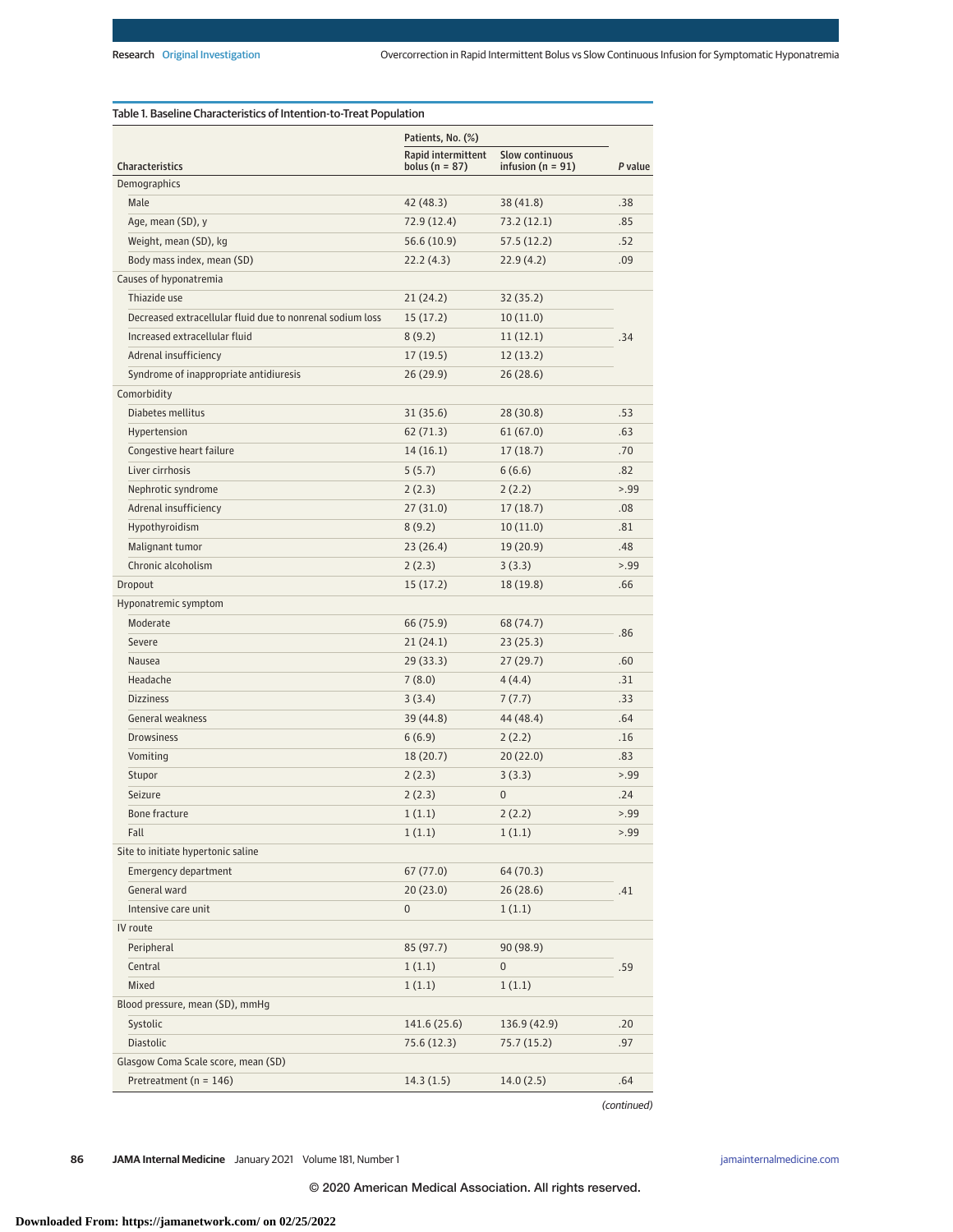|                                         | Patients, No. (%)                        |                                          |         |
|-----------------------------------------|------------------------------------------|------------------------------------------|---------|
| <b>Characteristics</b>                  | Rapid intermittent<br>bolus ( $n = 87$ ) | Slow continuous<br>infusion ( $n = 91$ ) | P value |
| Laboratory values                       |                                          |                                          |         |
| Sodium, mean (SD), mmol/L               | 118.2(5.0)                               | 118.2(5.0)                               | .94     |
| Serum osmolality, mean (SD), mOsm/kg    | 251.8 (27.0)                             | 250.3(14.7)                              | .69     |
| Creatinine, mean (SD), mg/dL            | 0.98(0.8)                                | 0.92(0.9)                                | .23     |
| Potassium, mean (SD), mmol/L            | 4.1(0.8)                                 | 3.9(0.7)                                 | .10     |
| Total carbon dioxide, mean (SD), mmol/L | 22.7(3.7)                                | 23.7(6.0)                                | .58     |
| Urine, mean (SD)                        |                                          |                                          |         |
| Osmolality, mOsm/kg                     | 442.7 (170.7)                            | 406.8 (156.9)                            | .19     |
| Sodium, mmol/L                          | 74.5 (50.7)                              | 69.7(48.1)                               | .63     |
| Potassium, mmol/L                       | 36.5(23.9)                               | 32.8(21.1)                               | .22     |

#### Table 1. Baseline Characteristics of Intention-to-Treat Population (continued)

Conversion factors: to convert creatinine to μmol/L, multiply by 88.4; to convert serum and urine osmolality to mmol/L, multiply by 1.

difference between RIB and SCI (14.6%) translates into a NNT of 6.8 to achieve the target correction rate within 1 hour. The 2 therapies did not differ in terms of efficacy in increasing sNa concentrations after 6 hours of treatment or improving symptoms.

Recent American and European guidelines recommend providing prompt infusion of small, fixed boluses of hypertonic saline to patients with symptomatic hyponatremia.<sup>3,23</sup>This regimen can lead to rapid partial corrections in sNa concentrations and improvement of hyponatremia-related symptoms.29 In the present study, baseline sNa concentrations were similar (mean [SD], 118.2 [5.0] mmol/L), but sNa concentrations at 1 hour after treatment were significantly higher in the RIB group than in the SCI group (mean [SD], 122.0 [4.9] mmol/L vs 120.1 [5.0] mmol/L, respectively; *P* = .001) (Figure 3 and eFigure 2 in [Supplement 2\)](https://jamanetwork.com/journals/jama/fullarticle/10.1001/jamainternmed.2020.5519?utm_campaign=articlePDF%26utm_medium=articlePDFlink%26utm_source=articlePDF%26utm_content=jamainternmed.2020.5519). Furthermore, the proportion of patients reaching a target correction rate within 1 hour tended to be higher in the RIB group. Given that the RIB group had a higher amount of hypertonic saline, 3%, administeredwithin 1 and 6 hours than the SCI group, RIB therapy might be considered as having better efficacy for 1 hour. RIB therapy is considered to have a lower risk of overcorrection without sufficient verification,<sup>21,29</sup> although it is well known that SCI using Adrogue-Madias formula has a risk of inadvertent overcorrection (10%-16%).30

According to unpublished retrospective data in the study design phase, overcorrection in the SCI group occurred in approximately 32% of 129 patients with hyponatremia during the 1-year period. In this trial, overcorrection occurred in 17.2% to 19.4% and 24.2% to 26.0% of patients in the RIB and SCI groups, respectively. Incidence of overcorrection was shown higher for each group than those we assumed in the study design phase.<sup>31</sup> Given that the 95% CI for absolute risk difference of overcorrection was somewhat wide (ITT: absolute risk difference, −6.9% [95% CI, −18.8% to 4.9%]; PP: absolute risk difference, −6.6% [95% CI, −20.2% to 7%]), reflecting imprecision and uncertainty as to the true effect, further studies with a larger sample sizes are needed. However, RIB showed a reduced incidence of relowering treatment compared with SCI in the present trial. There were no differences in the cumulative amount of hypertonic saline, 3%, administered within 24 and 48 hours between the 2 groups (RIB vs SCI in 24 hours: 362.6 mL vs 440.6 mL; 48 hours: 535.4 mL vs 572.8), which is

similar to the total amount recommended in the European guideline<sup>3</sup> and previous report<sup>9</sup>; nevertheless, RIB therapy showed a reduced incidence of relowering treatment. RIB therapy tends to be more effective in achieving the target correction rate in the first hour, does not increase the risk of overcorrection, and is a user-friendly method because it does not require calculations, compared with SCI. Furthermore, despite the rapid correction of sodium, none of the patients developed ODS. For this reason, RIB therapy could be recommended as the treatment of choice in patients with hyponatremia.

Expected cointerventions, such as concomitant intravenous fluid except for hypertonic saline or oral fluid intake, would have an influence on the overcorrection.We did not limit the concomitant intravenous injection and oral fluid intake and left it to the physician's discretion to make the research realistically adaptable in clinical practice. The type and amount of intravenous fluid administered and oral intake during the treatment were not significantly different between both groups (Table 2 and eTable 4 in [Supplement 2\)](https://jamanetwork.com/journals/jama/fullarticle/10.1001/jamainternmed.2020.5519?utm_campaign=articlePDF%26utm_medium=articlePDFlink%26utm_source=articlePDF%26utm_content=jamainternmed.2020.5519). However, participants receiving SCI of hypertonic saline concomitantly were less likely to receive isotonic fluid and more likely to receive hypotonic fluids. Moreover, the relowering treatment could be adhered to more strictly in the trial than in the actual clinical practice. These may have contributed to the reduction of the risk of overcorrection. It implies that, with less stringent protocol adherence in reality, the risk of overcorrection could be much higher than that estimated in the trial (eTable 8 in [Supple](https://jamanetwork.com/journals/jama/fullarticle/10.1001/jamainternmed.2020.5519?utm_campaign=articlePDF%26utm_medium=articlePDFlink%26utm_source=articlePDF%26utm_content=jamainternmed.2020.5519)[ment 2\)](https://jamanetwork.com/journals/jama/fullarticle/10.1001/jamainternmed.2020.5519?utm_campaign=articlePDF%26utm_medium=articlePDFlink%26utm_source=articlePDF%26utm_content=jamainternmed.2020.5519). The development of unexpected substantial water diuresis is a well-known reason for overcorrection.<sup>39,40</sup> We monitored the urine volume of the participants during the study period. We could not differentiate between water and solute diuresis, because regular evaluations of urine electrolyte and osmolality were not included in the present trial protocol. However, there were no differences in the urine volume during the study period; thus, there was no difference in the overcorrection risk owing to the development of diuresis in both groups.

The characteristics of the hypertonic saline, 3%, treatment protocol were as follows: (1) weight-based approach rather than fixed 100- to 150-mL infusion volumes of hypertonic saline, 3%, because Koreans tend to have smaller physique than Americans or Europeans; the weight-based approach might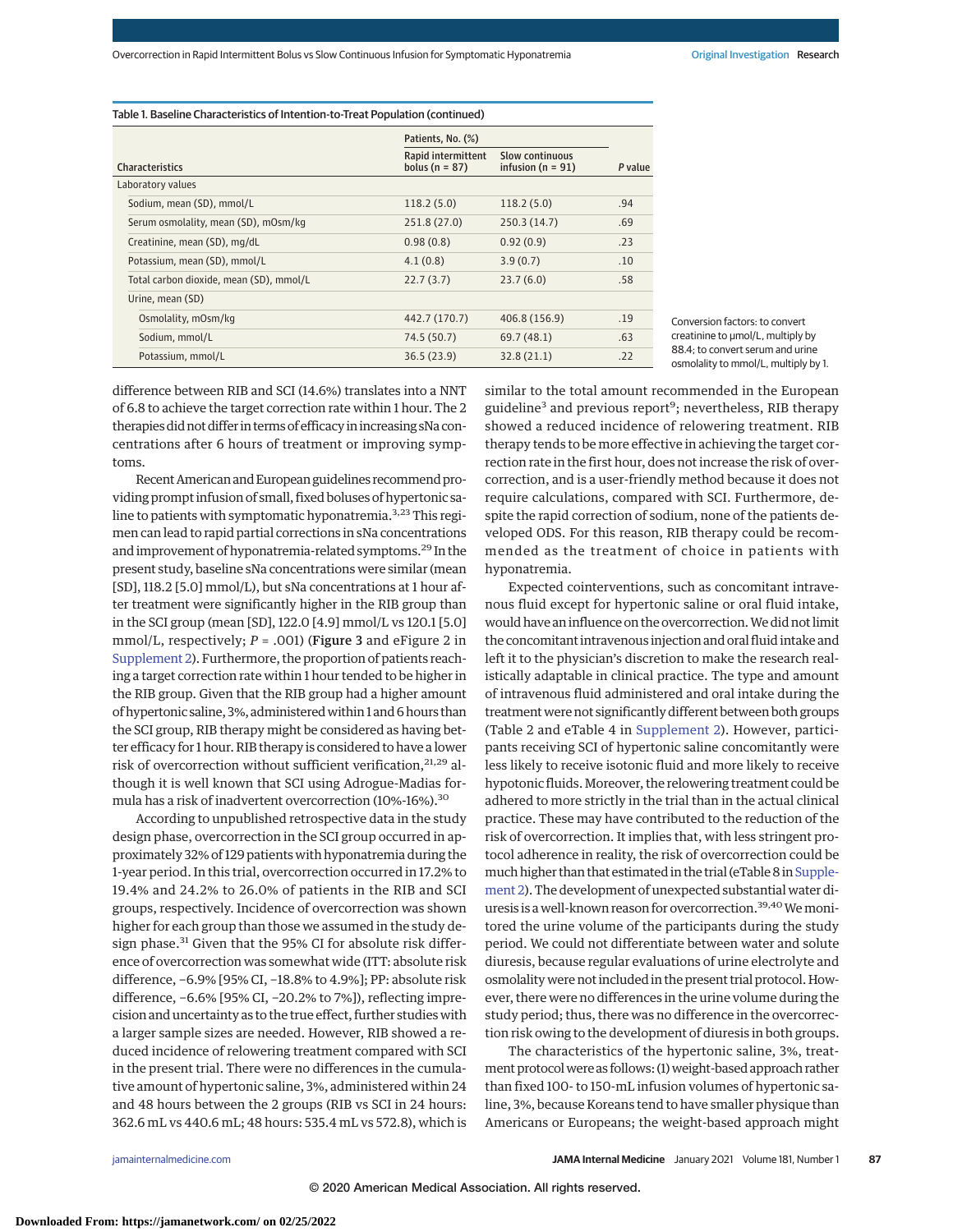|                                                                                       | Patients, No. (%)                      |                                                 |                                       |         |
|---------------------------------------------------------------------------------------|----------------------------------------|-------------------------------------------------|---------------------------------------|---------|
| Variable                                                                              | Rapid intermittent bolus<br>$(n = 87)$ | <b>Slow continuous</b><br>infusion ( $n = 91$ ) | Absolute difference (95% CI)          | P value |
| Dropout                                                                               | 15(17.2)                               | 18(19.8)                                        | <b>NA</b>                             | .66     |
| Primary outcome                                                                       |                                        |                                                 |                                       |         |
| Overcorrection rate                                                                   | 15(17.2)                               | 22(24.2)                                        | $-6.9$ (-18.8 to 4.9) <sup>a</sup>    | .26     |
| Secondary outcome                                                                     |                                        |                                                 |                                       |         |
| Efficacy                                                                              |                                        |                                                 |                                       |         |
| Remaining symptoms                                                                    |                                        |                                                 |                                       |         |
| At 24 h                                                                               | 11(13.1)                               | 15(16.9)                                        | $-3.8$ ( $-14.4$ to 6.8) <sup>a</sup> | .49     |
| At 48 h                                                                               | 7(8.8)                                 | 5(6.5)                                          | 2.3 ( $-6.0$ to $10.5$ ) <sup>a</sup> | .60     |
| Time to increase of sNa ≥5 mmol/L, mean (SD), h                                       | 8.2(8.7)                               | 8.6(6.9)                                        | $-0.4$ (-2.7 to 2.0) <sup>b</sup>     | .21     |
| Incidence of target correction rate                                                   | 57 (65.5)                              | 60(65.9)                                        | $-0.4$ (-14.4 to 13.5) <sup>a</sup>   | .85     |
| Time to sNa >130 mmol/L, mean (SD), h (n = 96)                                        | 23.6 (12.4)                            | 22.3(13.4)                                      | 1.3 $(-3.9 \text{ to } 6.6)^b$        | .56     |
| Length of hospital stay, mean (SD), d                                                 | 11.3(18.6)                             | 7.5(6.5)                                        | 3.8 $(-0.3 \text{ to } 7.9)^b$        | .50     |
| Incidence of additional treatment                                                     | 79 (90.8)                              | 68 (74.7)                                       | 16.1 (5.3 to 26.9) <sup>a</sup>       | .005    |
| No. of additional treatment, mean (SD)                                                | 3.4(1.8)                               | 1.8(1.7)                                        | 1.6 $(1.0 \text{ to } 2.3)^b$         | < .001  |
| Safety                                                                                |                                        |                                                 |                                       |         |
| Incidence of osmotic demyelination syndrome                                           | $\overline{0}$                         | $\boldsymbol{0}$                                | $\mathbf{0}$                          | NA      |
| Incidence of relowering treatment                                                     | 36(41.4)                               | 52(57.1)                                        | $-15.8$ (-30.3 to -1.3) <sup>a</sup>  | .04     |
| Glasgow Coma Scale score, mean (SD)                                                   |                                        |                                                 |                                       |         |
| At $24 h (n = 131)$                                                                   | 14.6(1.2)                              | 14.1(2.4)                                       | $0.5$ (-0.1 to 1.1) <sup>b</sup>      | .50     |
| At 48 h ( $n = 123$ )                                                                 | 14.6(1.2)                              | 14.2(2.2)                                       | 0.4 $(-0.2 \text{ to } 1.1)^b$        | .74     |
| Post hoc analysis (efficacy as incidence of target correction rate by the time frame) |                                        |                                                 |                                       |         |
| sNa 5-9 mmol/L                                                                        |                                        |                                                 |                                       |         |
| Within 1 h                                                                            | 28 (32.2)                              | 16(17.6)                                        | 14.6 (2 to $27.2$ ) <sup>a</sup>      | .02     |
| Within 6 h                                                                            | 50(57.5)                               | 54 (59.3)                                       | $-1.9$ (-16.4 to 12.6) <sup>a</sup>   | .80     |
| Within 24 h                                                                           | 78 (89.7)                              | 79 (86.8)                                       | 2.8 ( $-6.6$ to 12.3) <sup>a</sup>    | .56     |
| sNa 10-17 mmol/L or ≥130 mmol/L within 48 h                                           | 60(69)                                 | 67(73.6)                                        | $-4.7$ ( $-17.9$ to 8.6) <sup>a</sup> | .49     |
| Fluid type within 24 h except for saline, 3%                                          |                                        |                                                 |                                       |         |
| Isotonics only                                                                        | 31(35.6)                               | 28(30.8)                                        | NA                                    |         |
| Hypotonics only                                                                       | 52 (59.8)                              | 62(68.1)                                        | NA                                    |         |
| Isotonics and hypotonics                                                              | 3(3.4)                                 | 1(1.1)                                          | <b>NA</b>                             | .40     |
| None                                                                                  | 1(1.1)                                 | $\boldsymbol{0}$                                | <b>NA</b>                             |         |
| Fluid amount within 24 h except for saline, 3%,                                       | 1563 (1160)                            | 1641 (2165)                                     | NA                                    | .76     |
| mean (SD), mL                                                                         |                                        |                                                 |                                       |         |
| Fluid type within 24-48 h except for saline, 3%                                       |                                        |                                                 |                                       |         |
| Isotonics only                                                                        | 28 (32.2)                              | 18(19.8)                                        | ΝA                                    |         |
| Hypotonics only                                                                       | 23(26.4)                               | 26(28.6)                                        | ΝA                                    | .15     |
| Isotonics and hypotonics                                                              | 22(25.3)                               | 22(24.2)                                        | ΝA                                    |         |
| None                                                                                  | 14(16.1)                               | 25(27.5)                                        | ΝA                                    |         |
| Fluid amount within 24-48 h except for saline, 3%,<br>mean (SD), mL                   | 1077 (895)                             | 1152 (884)                                      | ΝA                                    | .54     |
| Oral intake during 48 h, mean (SD), mL                                                | 1852 (1298)                            | 1961 (1262)                                     | ΝA                                    | .40     |
| Cumulative amount of hypertonic saline, 3%,<br>mean (SD), mL                          |                                        |                                                 |                                       |         |
| Within 1 h                                                                            | 220.4 (76.3)                           | 38.6 (29.2)                                     | ΝA                                    | < .001  |
| Within 6 h                                                                            | 273.9 (102.3)                          | 210.4 (119.2)                                   | ΝA                                    | 1001    |
| Within 24 h                                                                           | 362.6 (183.3)                          | 440.6 (308.4)                                   | ΝA                                    | .22     |
| Within 48 h (total amount)                                                            | 535.4 (322.1)                          | 572.8 (371.8)                                   | ΝA                                    | .57     |
| Urine volume during 48 h, mean (SD), mL                                               | 3611 (2763)                            | 4108 (2889)                                     | ΝA                                    | .27     |
| Neuroimage after correction of hyponatremia                                           | 5(5.7)                                 | 10(11.0)                                        | ΝA                                    | .21     |
| Phlebitis                                                                             | 0                                      | 2(2.2)                                          | ΝA                                    | .50     |

(continued)

**88 JAMA Internal Medicine** January 2021 Volume 181, Number 1 **(Reprinted)** [jamainternalmedicine.com](http://www.jamainternalmedicine.com?utm_campaign=articlePDF%26utm_medium=articlePDFlink%26utm_source=articlePDF%26utm_content=jamainternmed.2020.5519)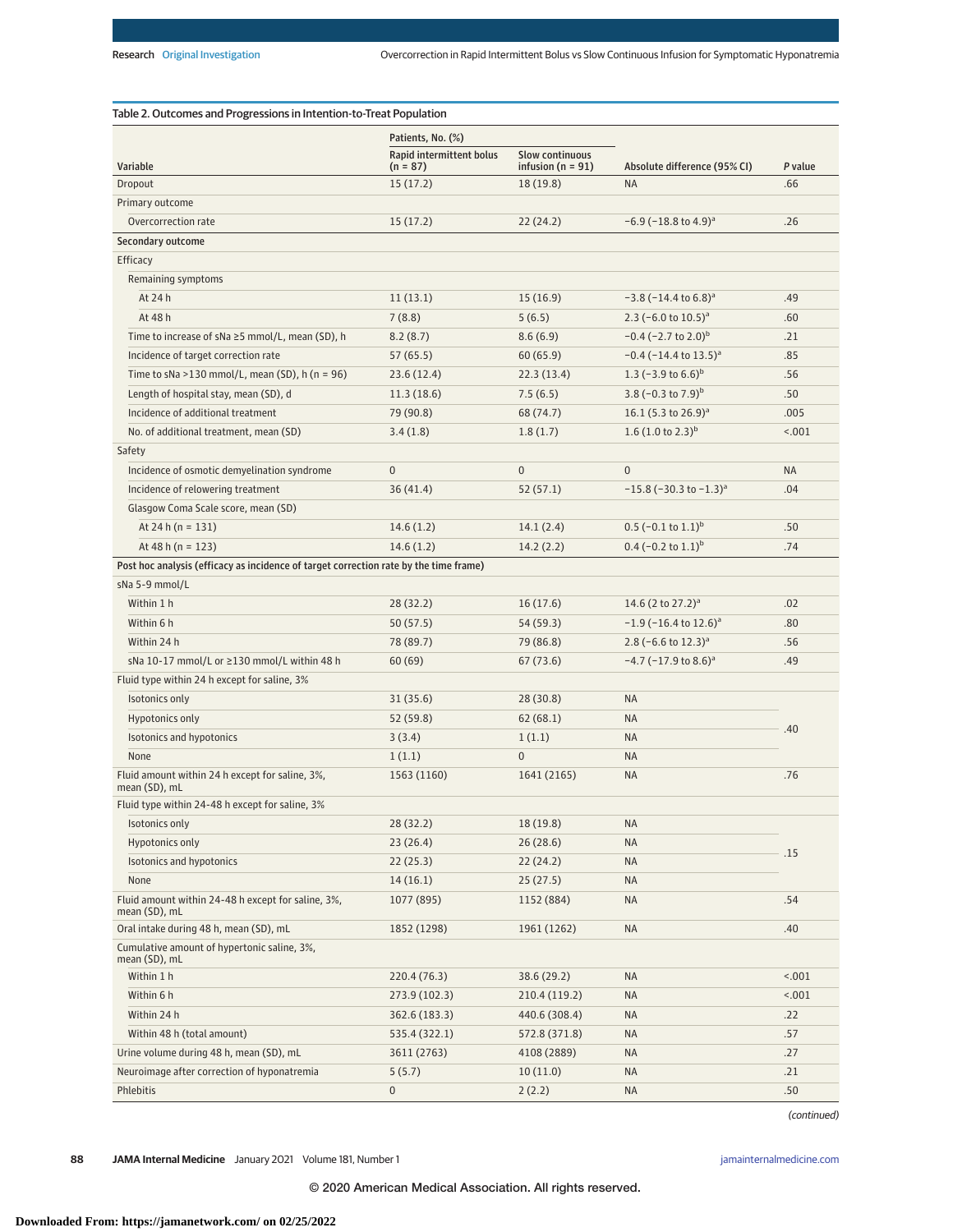#### Table 2. Outcomes and Progressions in Intention-to-Treat Population (continued)

|                  | Patients, No. (%)                      |                                          |                              |         |
|------------------|----------------------------------------|------------------------------------------|------------------------------|---------|
| Variable         | Rapid intermittent bolus<br>$(n = 87)$ | Slow continuous<br>infusion ( $n = 91$ ) | Absolute difference (95% CI) | P value |
| Mortality        |                                        |                                          |                              |         |
| During admission | 4(4.6)                                 | 1(1.1)                                   | <b>NA</b>                    | .20     |
| At 30 d          | 3(3.4)                                 | 1(1.1)                                   | <b>NA</b>                    | .36     |

Abbreviations: NA, not applicable; sNa, serum sodium.

<sup>a</sup> This value is risk difference.

<sup>b</sup> This value is the mean difference.

#### Figure 2. Cumulative Overcorrection and Relowering Treatment



help prevent overcorrection and also effectively increase sNa concentrations; and (2) recent guideline recommended stopping hypertonic saline infusion in patients with improvement of symptoms after a 5-mmol/L increase in sNa concentrations and commencing a diagnosis-specific treatment.<sup>3</sup> The present trial protocol to decrease or not change the sNa concentrations during the diagnosis of hyponatremia and initiation of cause-specific treatment was established to maintain hypertonic saline by RIB or SCI every 6 hours until sNa level gradually increased to target level and symptoms improved. Moreover, we assessed symptom relief as symptom resolution, which was different from the definition of the recent European guideline.<sup>3</sup> Thus, a higher incidence of overcorrection may be observed in the present study than in previously published studies.

#### Strengths and Limitations

To our knowledge, no large-scale randomized clinical trials comparing the efficacy and safety of RIB and SCI with hypertonic saline have been conducted, and this was the first clinical trial to provide physicians with adequate quality evidence regarding treatment with hypertonic saline in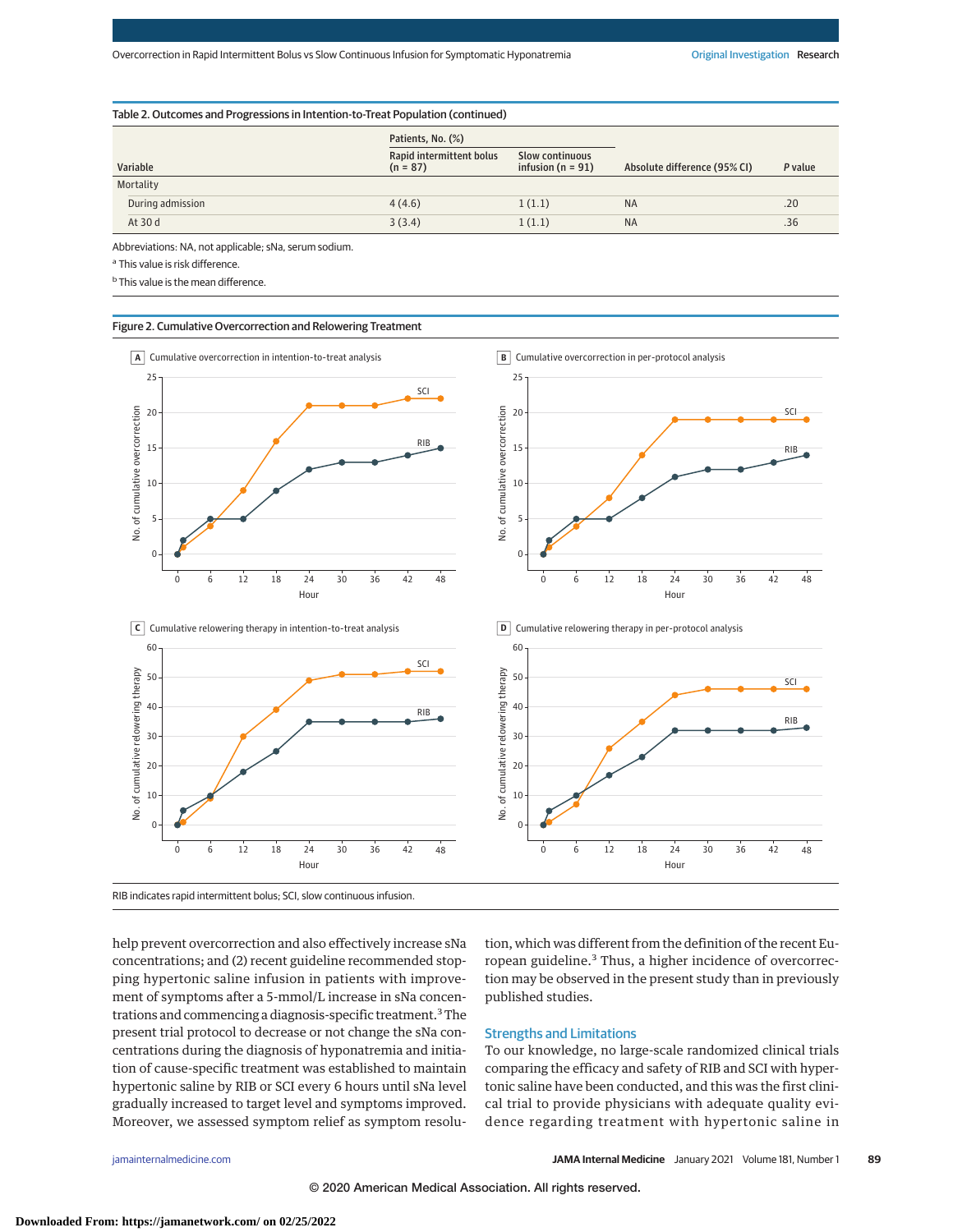**B** Serum sodium concentration in per-protocol analysis

135





15



130 Sodium, mmol/L<br>Sodium, 125 120 115 No. at risk RIB SCI 0 1 6 12 18 24 30 36 42 48 87 85 85 84 84 83 82 83 82 72 72 72 72 72 72 72 72 72 Hour b  $130 +$   $\frac{a}{2} + b$ a a  $\frac{a}{\sqrt{a}}$  a  $\frac{a}{\sqrt{a}}$ a

**D** Overall change of sodium in per-protocol analysis



RIB indicates rapid intermittent bolus; SCI, slow continuous infusion. Error bars indicate 95% CIs.

 $a P < 0.05$  using marginal effect of serum sodium and overall change of serum sodium according to groups.

 $b$  P < .05 using a linear mixed model to analyze the effect of repeated serum sodium with fixed effects of time, group, and interactions between time and group.

symptomatic hyponatremia. These findings are applicable to the larger population because we have included adult patients from emergency departments andwards of 3 general hospitals, and they are representative of the population who develop hyponatremia.

This trial has some limitations. First, the number of patients who dropped out was higher than expected. The main reason for this was protocol violation. Given that bolus treatment was not yet widely used in Korea, it has taken longer training periods to educate physicians and nurses about the protocol. Dropouts owing to protocol violations occurred mostly in the early period and gradually decreased as the study proceeded (eFigure 3 in [Supplement 2\)](https://jamanetwork.com/journals/jama/fullarticle/10.1001/jamainternmed.2020.5519?utm_campaign=articlePDF%26utm_medium=articlePDFlink%26utm_source=articlePDF%26utm_content=jamainternmed.2020.5519). Second, we used the incidence of overcorrection as the primary outcome. It could be argued that the overcorrection was adequate as a primary outcome. Although the incidence of overcorrection was considerably higher than expected in this study, there was no incidence of ODS, the true outcome of interest, in patients who experienced overcorrection. In this study, we regularly checked the sNa concentrations and performed relowering treatment whenever overcorrection occurred, which may be the reason why no patients developed ODS. We acknowledge that ODS is multifactorial and can also occur in other settings, including liver disease, chronic alcoholism, malnutrition, and hypoxia in the absence of overcorrection.<sup>7,33,41-45</sup> However, several studies reported that overcorrection may be 1 of the main causes of ODS.13,15,17-19,33,46 Overcorrection is a good laboratory outcome that can be monitored in patients with hyponatremia who are treated with hypertonic saline and a correctable factor through relowering treatment in clinical practice.<sup>47</sup> It is the reason why we chose overcorrection as a primary outcome. The European guideline has defined the hierarchy of outcomes involved in hyponatremia treatment.<sup>3</sup> It is inevitable to use a surrogate marker as an outcome because of the rare incidence of critically important outcomes, such as patient survival or ODS.46-48 Third, we did not adjust for secondary and post hoc outcomes as mentioned in the Methods section because the exploration of clinically meaningful variables was thought to be valuable. In this case, the probability of false positive findings can be a concern. We presented the adjusted *P* value for secondary and post hoc end points in eTable 5 in [Supple](https://jamanetwork.com/journals/jama/fullarticle/10.1001/jamainternmed.2020.5519?utm_campaign=articlePDF%26utm_medium=articlePDFlink%26utm_source=articlePDF%26utm_content=jamainternmed.2020.5519)[ment 2.](https://jamanetwork.com/journals/jama/fullarticle/10.1001/jamainternmed.2020.5519?utm_campaign=articlePDF%26utm_medium=articlePDFlink%26utm_source=articlePDF%26utm_content=jamainternmed.2020.5519) Fourth, the allocation sequence was not concealed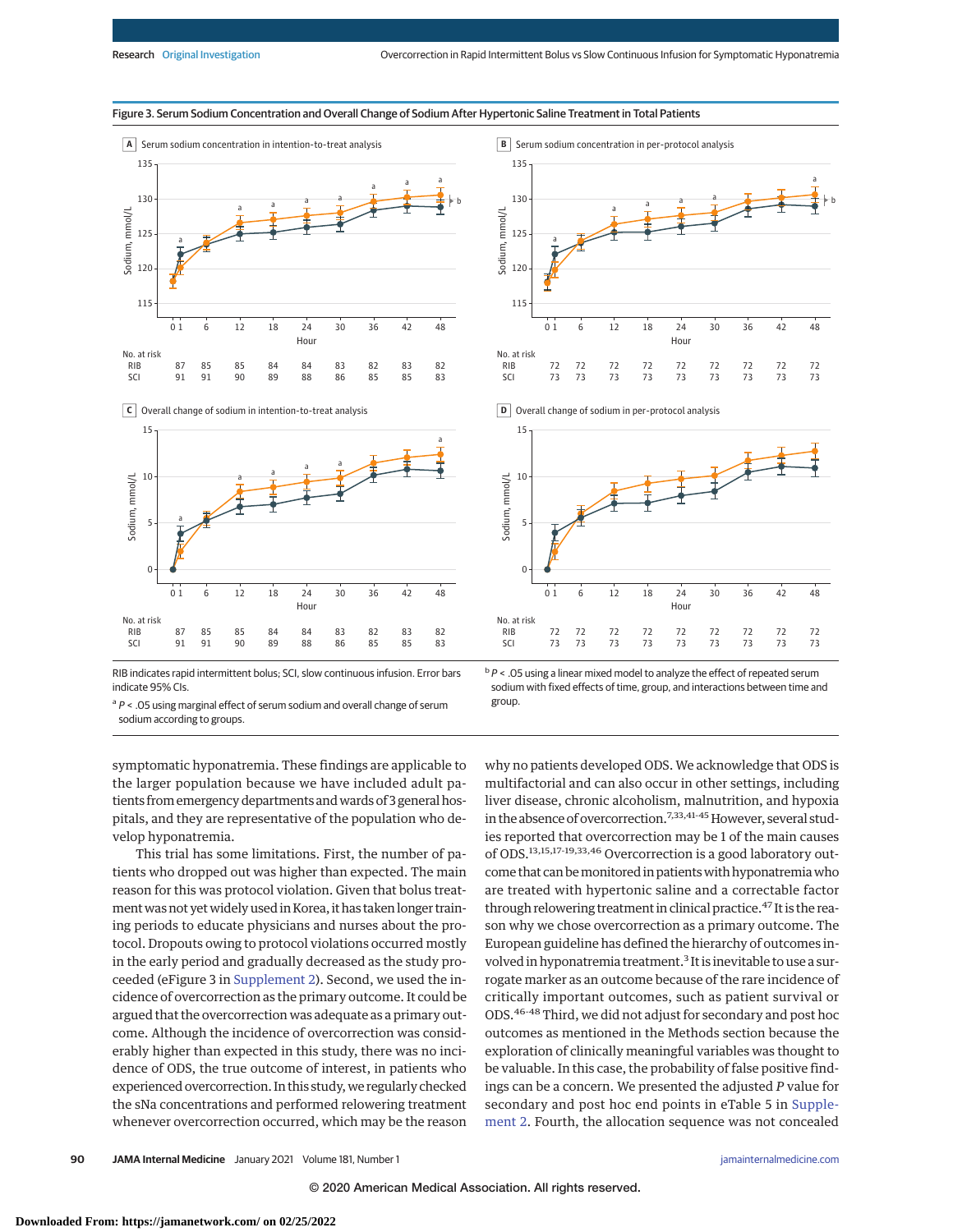from the study coordinators, and it may have influenced recruitment. The study coordinators were independent persons from the researchers; thus, there might be little room for selection bias. Moreover, baseline characteristics were similar enough to suggest this may not have occurred.

# **Conclusions**

To our knowledge, the SALSA trial is the first prospective, multicenter, randomized, open-label clinical trial to com-

#### ARTICLE INFORMATION

**Accepted for Publication:** August 17, 2020.

**Published Online:** October 26, 2020. doi[:10.1001/jamainternmed.2020.5519](https://jamanetwork.com/journals/jama/fullarticle/10.1001/jamainternmed.2020.5519?utm_campaign=articlePDF%26utm_medium=articlePDFlink%26utm_source=articlePDF%26utm_content=jamainternmed.2020.5519)

**Author Affiliations:** Department of Internal Medicine, Hallym University Dongtan Sacred Heart Hospital, Hwaseong, Republic of Korea (Baek); Department of Emergency Medicine, Seoul National University Bundang Hospital, Seongnam, Republic of Korea (Jo); Medical Research Collaborating Center, Seoul National University Bundang Hospital, Seongnam, Republic of Korea (Ahn); Department of Internal Medicine, Seoul National University Bundang Hospital, Seongnam, Republic of Korea (Medina-Liabres, Kim); Department of Internal Medicine, Seoul National University Boramae Medical Center, Seoul, Republic of Korea (Oh); Department of Clinical Epidemiology and Biostatistics, Asan Medical Center, University of Ulsan College of Medicine, Seoul, Republic of Korea (Lee).

**Author Contributions:** Drs Baek and Kim had full access to all the data in this trial and take responsibility for the integrity of the data and the accuracy of the data analysis. Concept and design: Baek, Oh, Lee, Kim. Acquisition, analysis, or interpretation of data: Baek, Jo, Ahn, Medina-Liabres, Lee, Kim. Drafting of the manuscript: Baek, Medina-Liabres, Oh, Lee, Kim. Critical revision of the manuscript for important

intellectual content: Baek, Jo, Ahn, Kim. Statistical analysis: Baek, Ahn, Lee, Kim. Obtained funding: Baek, Kim. Administrative, technical, or material support: Baek, Jo, Medina-Liabres, Oh, Kim. Supervision: Baek, Jo, Oh, Kim.

**Conflict of Interest Disclosures:** None reported.

**Funding/Support:** The trial is funded by the National Research Foundation of Korea (2016R1C1B1015687), the Hallym University Research Fund (HURF-2018-29), and the Korean Association of Internal Medicine (2018-180).

**Role of the Funder:** The funders had no role in the design and conduct of the study; collection, management, analysis, and interpretation of the data; preparation, review, or approval of the manuscript; and decision to submit the manuscript for publication.

# **Data Sharing Statement:** See [Supplement 4.](https://jamanetwork.com/journals/jama/fullarticle/10.1001/jamainternmed.2020.5519?utm_campaign=articlePDF%26utm_medium=articlePDFlink%26utm_source=articlePDF%26utm_content=jamainternmed.2020.5519)

**Additional Contributions:** The authors would like to thank the physicians who recruited the patients at the study sites: Ja-Ryong Koo, PhD, Jang Won Seo, PhD, Sun Ryoung Choi, PhD, Sae Ahm Kim, MD, Doo Cheol Chung, MD, and Jun Jae Yoo, MD, of

Hallym University Dongtan Sacred Heart Hospital in Hwaseong, Republic of Korea; Nak-Hyun Kim, PhD, Jung Hun Ohn, PhD, Eun Sun Kim, MSc, Yejee Lim, PhD, Dong-Wan Chae, PhD, Ki Young Na, PhD, Ho Jun Chin, PhD, Hyung-Eun Son, MSc, and Ji-Young Ryu, MSc, of Seoul University Bundang Hospital in Seongnam, Republic of Korea; Kyuseok Kim, PhD of Seoul National University College of Medicine in Seoul, Republic of Korea; and Huijai Lee, PhD, and Jonghwan Shin, PhD, of Seoul National University Boramae Medical Center in Seoul, Republic of Korea. We also thank Jong Cheol Jeong, MSc, of Seoul University Bundang Hospital in Seongnam, Republic of Korea, and Sung Woo Lee, PhD, of Nowon Eulji Medical Center, Eulji University in Seoul, Republic of Korea, for serving as Data and Safety Monitoring Board members, as well as Jin Suk Han, PhD, of Seoul National University College of Medicine in Seoul, Republic of Korea, for providing guidance and leading the field of electrolytes and acid-base disorders in Korea. No compensation was provided for any contributions.

#### **REFERENCES**

**1**. Waikar SS, Mount DB, Curhan GC. Mortality after hospitalization with mild, moderate, and severe hyponatremia. Am J Med. 2009;122(9):857-865. doi[:10.1016/j.amjmed.2009.01.027](https://dx.doi.org/10.1016/j.amjmed.2009.01.027)

**2**. Upadhyay A, Jaber BL, Madias NE. Incidence and prevalence of hyponatremia. Am J Med. 2006;119 (7)(suppl 1):S30-S35. doi[:10.1016/j.amjmed.2006.05.](https://dx.doi.org/10.1016/j.amjmed.2006.05.005) [005](https://dx.doi.org/10.1016/j.amjmed.2006.05.005)

**3**. Spasovski G, Vanholder R, Allolio B, et al; Hyponatraemia Guideline Development Group. Clinical practice guideline on diagnosis and treatment of hyponatraemia. Eur J Endocrinol. 2014;170(3):G1-G47. doi[:10.1530/EJE-13-1020](https://dx.doi.org/10.1530/EJE-13-1020)

**4**. Achinger SG, Arieff AI, Kalantar-Zadeh K, Ayus JC. Desmopressin acetate (DDAVP)-associated hyponatremia and brain damage: a case series. Nephrol Dial Transplant. 2014;29(12):2310-2315. doi[:10.1093/ndt/gfu263](https://dx.doi.org/10.1093/ndt/gfu263)

**5**. Arieff AI, Ayus JC, Fraser CL. Hyponatraemia and death or permanent brain damage in healthy children. BMJ. 1992;304(6836):1218-1222. doi[:10.1136/bmj.304.6836.1218](https://dx.doi.org/10.1136/bmj.304.6836.1218)

**6**. Ayus JC, Arieff AI. Chronic hyponatremic encephalopathy in postmenopausal women: association of therapies with morbidity and mortality.JAMA. 1999;281(24):2299-2304. doi[:10.1001/jama.281.24.2299](https://jamanetwork.com/journals/jama/fullarticle/10.1001/jama.281.24.2299?utm_campaign=articlePDF%26utm_medium=articlePDFlink%26utm_source=articlePDF%26utm_content=jamainternmed.2020.5519)

**7**. Ayus JC, Krothapalli RK, Arieff AI. Treatment of symptomatic hyponatremia and its relation to brain damage: a prospective study. N Engl J Med. 1987;

pare the efficacy and safety between RIB and SCI with hypertonic saline in patients with moderately severe or severe symptomatic hyponatremia. Both RIB and SIC therapies of hypertonic saline for treating hyponatremia were effective and safe, with no difference in the overcorrection risk. However, RIB therapy had a lower incidence of therapeutic relowering of sNa and tended to have a better efficacy in achieving sNa within 1 hour than SCI. RIB therapy could be suggested as the preferred treatment of symptomatic hyponatremia, which is consistent with the current consensus guidelines.

> 317(19):1190-1195. doi[:10.1056/](https://dx.doi.org/10.1056/NEJM198711053171905) [NEJM198711053171905](https://dx.doi.org/10.1056/NEJM198711053171905)

**8**. Ayus JC, Varon J, Arieff AI. Hyponatremia, cerebral edema, and noncardiogenic pulmonary edema in marathon runners. Ann Intern Med. 2000;132(9):711-714. doi[:10.7326/0003-4819-132-](https://dx.doi.org/10.7326/0003-4819-132-9-200005020-00005) [9-200005020-00005](https://dx.doi.org/10.7326/0003-4819-132-9-200005020-00005)

**9**. Ayus JC, Caputo D, Bazerque F, Heguilen R, Gonzalez CD, Moritz ML. Treatment of hyponatremic encephalopathy with a 3% sodium chloride protocol: a case series. Am J Kidney Dis. 2015;65(3):435-442. doi[:10.1053/j.ajkd.2014.09.021](https://dx.doi.org/10.1053/j.ajkd.2014.09.021)

**10**. Ayus JC, Olivero JJ, Frommer JP. Rapid correction of severe hyponatremia with intravenous hypertonic saline solution. Am J Med. 1982;72(1):43-48. doi[:10.1016/0002-9343\(82\)](https://dx.doi.org/10.1016/0002-9343(82)90575-7) [90575-7](https://dx.doi.org/10.1016/0002-9343(82)90575-7)

**11**. Ayus JC, Arieff AI. Glycine-induced hypo-osmolar hyponatremia. Arch Intern Med. 1997;157(2):223-226. doi[:10.1001/archinte.1997.](https://jamanetwork.com/journals/jama/fullarticle/10.1001/archinte.1997.00440230101013?utm_campaign=articlePDF%26utm_medium=articlePDFlink%26utm_source=articlePDF%26utm_content=jamainternmed.2020.5519) [00440230101013](https://jamanetwork.com/journals/jama/fullarticle/10.1001/archinte.1997.00440230101013?utm_campaign=articlePDF%26utm_medium=articlePDFlink%26utm_source=articlePDF%26utm_content=jamainternmed.2020.5519)

**12**. Chawla A, Sterns RH, Nigwekar SU, Cappuccio JD. Mortality and serum sodium: do patients die from or with hyponatremia? Clin J Am Soc Nephrol. 2011;6(5):960-965. doi[:10.2215/CJN.10101110](https://dx.doi.org/10.2215/CJN.10101110)

**13**. Sterns RH, Riggs JE, Schochet SS Jr. Osmotic demyelination syndrome following correction of hyponatremia. N Engl J Med. 1986;314(24):1535-1542. doi[:10.1056/NEJM198606123142402](https://dx.doi.org/10.1056/NEJM198606123142402)

**14**. Verbalis JG, Martinez AJ. Neurological and neuropathological sequelae of correction of chronic hyponatremia. Kidney Int. 1991;39(6):1274-1282. doi[:10.1038/ki.1991.161](https://dx.doi.org/10.1038/ki.1991.161)

**15**. Sterns RH, Nigwekar SU, Hix JK. The treatment of hyponatremia. Semin Nephrol. 2009;29(3): 282-299. doi[:10.1016/j.semnephrol.2009.03.002](https://dx.doi.org/10.1016/j.semnephrol.2009.03.002)

**16**. Sterns RH. Severe symptomatic hyponatremia: treatment and outcome: a study of 64 cases. Ann Intern Med. 1987;107(5):656-664. doi[:10.7326/](https://dx.doi.org/10.7326/0003-4819-107-5-656) [0003-4819-107-5-656](https://dx.doi.org/10.7326/0003-4819-107-5-656)

**17**. Sterns RH, Cappuccio JD, Silver SM, Cohen EP. Neurologic sequelae after treatment of severe hyponatremia: a multicenter perspective. [J Am Soc](https://www.ncbi.nlm.nih.gov/pubmed/8025225) Nephrol[. 1994;4\(8\):1522-1530.](https://www.ncbi.nlm.nih.gov/pubmed/8025225)

**18**. Karp BI, Laureno R. Pontine and extrapontine myelinolysis: a neurologic disorder following rapid correction of hyponatremia. Medicine (Baltimore). 1993;72(6):359-373. doi[:10.1097/00005792-](https://dx.doi.org/10.1097/00005792-199311000-00001) [199311000-00001](https://dx.doi.org/10.1097/00005792-199311000-00001)

**19**. Berl T. Treating hyponatremia: damned if we do and damned if we don't. Kidney Int. 1990;37(3): 1006-1018. doi[:10.1038/ki.1990.78](https://dx.doi.org/10.1038/ki.1990.78)